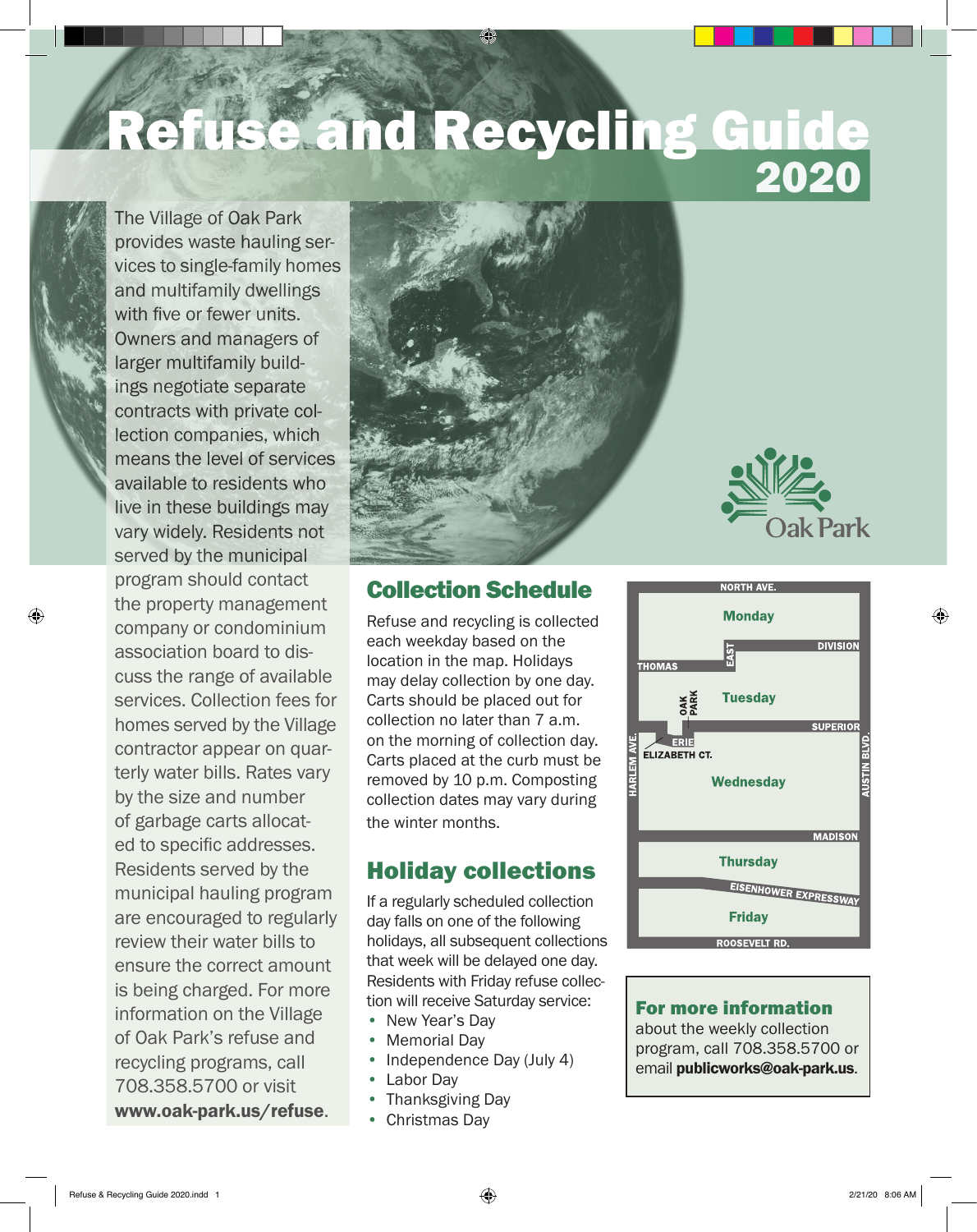## Recycling Right

Recycling facilities accept the most commonly used items such as paper, cardboard, plastic bottles and plastic, glass and aluminum containers. The greatest causes of contamination are plastic bags/ wrap, foods and liquids. Residents are encouraged to review the items placed into their recycling carts to ensure the intended items are actually acceptable materials. To help maintain the integrity of Oak Park's recycling program, and avoid contamination, please keep the following important guidelines in mind:

#### Accepted Recyclable Items

#### Paper Items

- Newspaper, inserts and magazines
- Corrugated cardboard (cut and flattened into sections)
- Paperback books and catalogs
- Junk mail, including window envelopes and gift wrapping paper
- Wet and dry strength cardboard, such as cereal boxes and milk cartons

#### Glass Items

⊕

• All colors of clean bottles and jars

#### Metal Items

- Steel, aluminum and bi-metal cans
- Empty aerosol cans

**Plastic Items** – look for numbers below:

⊕

#1 (PETE) Includes soda bottles, some salad dressings, some produce containers

#2 (HDPE) Includes milk and water containers, laundry detergent bottles

#3 (PVC) Narrow neck containers only, such as household cleaners, health and beauty products

#4 (LDPE) Grocery containers such as margarine tubs and frozen dessert cups

**#5 (PP)** Grocery containers such as yogurt cups and narrow neck syrup and ketchup bottles

**#7 (Other)** Plastic resin grocery narrow neck containers

#### When in doubt...

- If recycling food containers, make sure all food and liquids have been removed
- Do not place plastic bags/wrap inside blue recycling cart
- Empty all glass/plastic containers, place lid back on container and tightly seal
- Empty all tin, bi-metal and aluminum cans, making sure they do not contain any food debris
- Do not recycle tissues, paper towels or other paper that has been in contact with food
- Makes sure aerosol cans are empty
- Do not recycle polystyrene #6 plastic (Styrofoam) products

# Electronic and Hazardous Waste

Residents in single-family homes and buildings with five or fewer units can schedule *At Your Door*  special collection of materials such as toxic chemicals and fluids, latex and oil based paint, needles, household cleaners, holiday lights and CFL lightbulbs as well as electronic items like televisions, computers, fax machines, printers and cell phones. The service may be scheduled with a toll-free call to 1.800.449.7587. A collection kit will be mailed that includes instructions on how to package the materials and where to place them for collection. Nearly 90% of materials collected are recycled.

### Plastic bags out

Putting plastic bags into a blue cart drives up costs and drives down the value of the Oak Park's curbside recycling program. Typically, the plastic bags end up wrapped around equipment, bringing the processing line to a halt and requiring workers to remove the bags by hand in a harrowing experience that sometimes occurs multiple times a day. The bags that don't jam up the equipment are likely to be caught within the neatly bound bundles of cardboard, bringing down their value for reuse. Clean plastic bags should be returned to grocery stores and big-box retailers that collect them for proper recycling. Using plastic bags to collect and carry recyclables to the bin is okay, so long as you empty them into the recycling bin and then put the bag with those going to retailers, or toss the bag into the regular trash.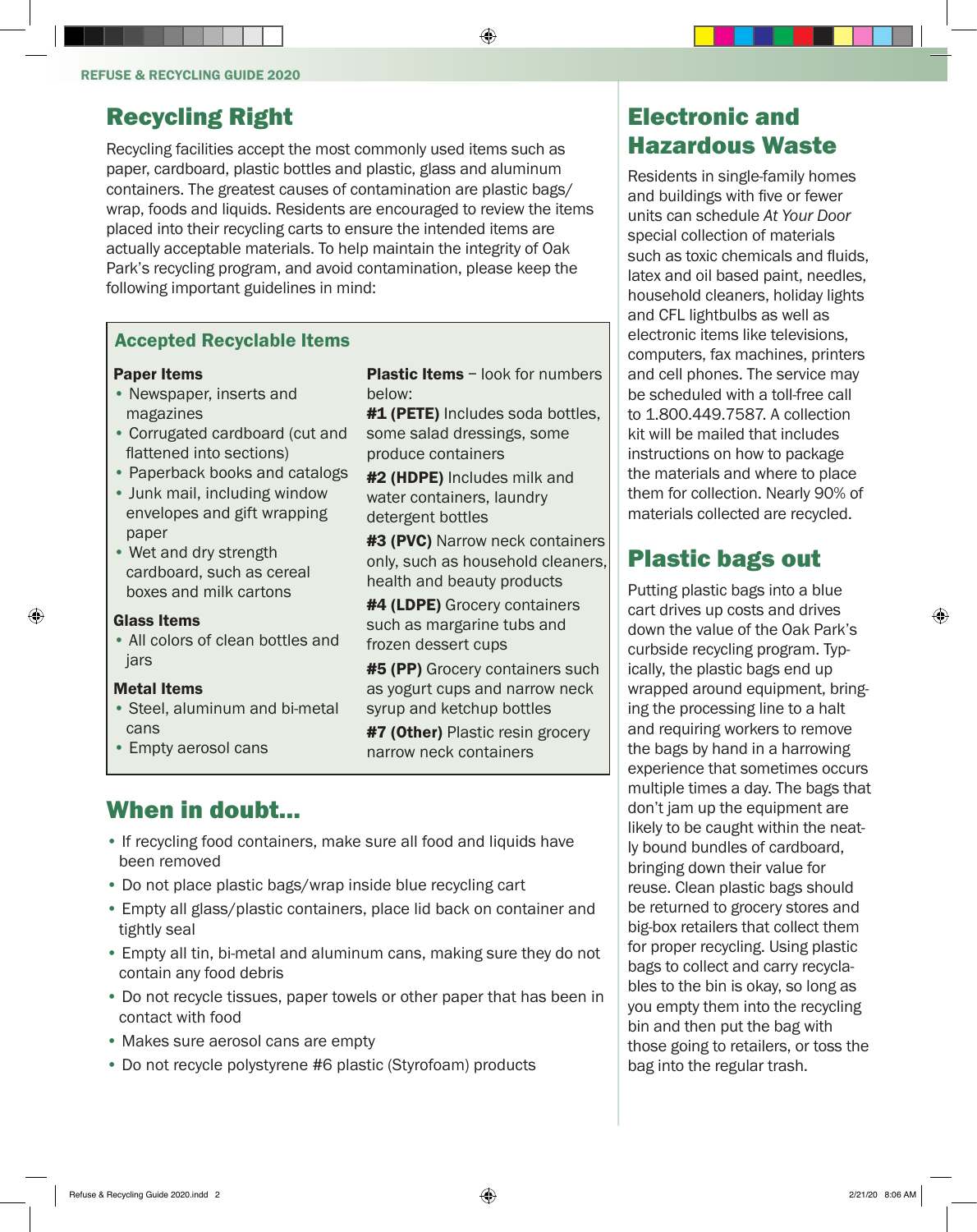#### Special collection stickers

Pink bulk refuse stickers are needed for any trash that does not fit in the official trash container. One pink refuse sticker must be attached to each 32-gallon trash bag/container. Two pink refuse stickers are required for larger items. One bulk item is allowed per household each week. Items must not weigh more than 50 pounds. Construction debris will not be collected under the residential refuse program. Contact Waste Management at 1.800.796.9696 for options on construction debris removal.

Green vard waste stickers must be attached to paper yard waste bag up to 32 gallons, rigid containers up to 32 gallons and

bundles of brush no larger than two feet in diameter, four feet in length and weighing no more than 50 pounds. Yard waste is collected April 1 - November 30. Residents who prefer year-round collection of organics can sign up to compost at www.oak-park.us/ compostable.

⊕

#### Where to Buy Refuse Stickers

- Village Hall Cashier's Office, 123 Madison Street
- Jewel Food Stores: 438 Madison St.; 7036 Roosevelt Road; 7525 Lake St., River Forest
- Pete's Fresh Market, 259 Lake St.

#### CompostAble Program

With the goal of decreasing the amount of organic waste sent to landfills, the Village offers a food scrap composting collection program for residential households of up to five units. Residents who participate in the program receive a gray 96-gallon cart for weekly collection of organics, a three-gallon food scrap kitchen pail and a sample of compostable bags for food scraps. Both yard waste and food scraps may be placed in the organics cart. Bags for food scraps must be labeled compostable and meet the ASTM 64O0 standards. Subscribers who use the organics cart for yard waste and food scraps will not be required to purchase yard waste stickers. The organic cart subscription cost is \$15.30 per month, and new subscribers receive three months free with a one year commitment. Residents can share an organic cart with one other neighbor reducing the monthly cost to \$7.65 each. The equivalent cost for organic service using yard waste stickers is \$37.20. CompostAble participants save \$21.90 a month. More information is posted at www.oak-park.us/compostable or scan the QR code below:



Scan with your smartphone camera

REFUSE & RECYCLING GUIDE 2020

#### Holiday trees

The Village collects holiday trees during the second and third weeks of January. Trees are collected on the regularly scheduled refuse collection day and must be stored next to the refuse carts. Trees containing any type of decorations will not be collected. After the collection period, residents must call 708.358.5700 to schedule a holiday tree collection. One green yard waste refuse sticker must be attached to the tree for removal.

## Leaf Collection

The Village offers a leaf collection program each fall. Collection begins in mid-October and typically lasts into early December. The program allows residents to rake their leaves into the street by the curb on specific days of the week based on geographic sections of the Village. Leaves raked into the street are pushed into piles by Public Works crews during the night to reduce impact on traffic and parked cars, and then collected the following day. Residents are urged not to toss in brush, pumpkins or plant matter that can contaminate the leaf recycling stream. The collection schedule is published in the *OP/FYI* newsletter and posted online at www.oak-park.us prior to the collection program beginning.